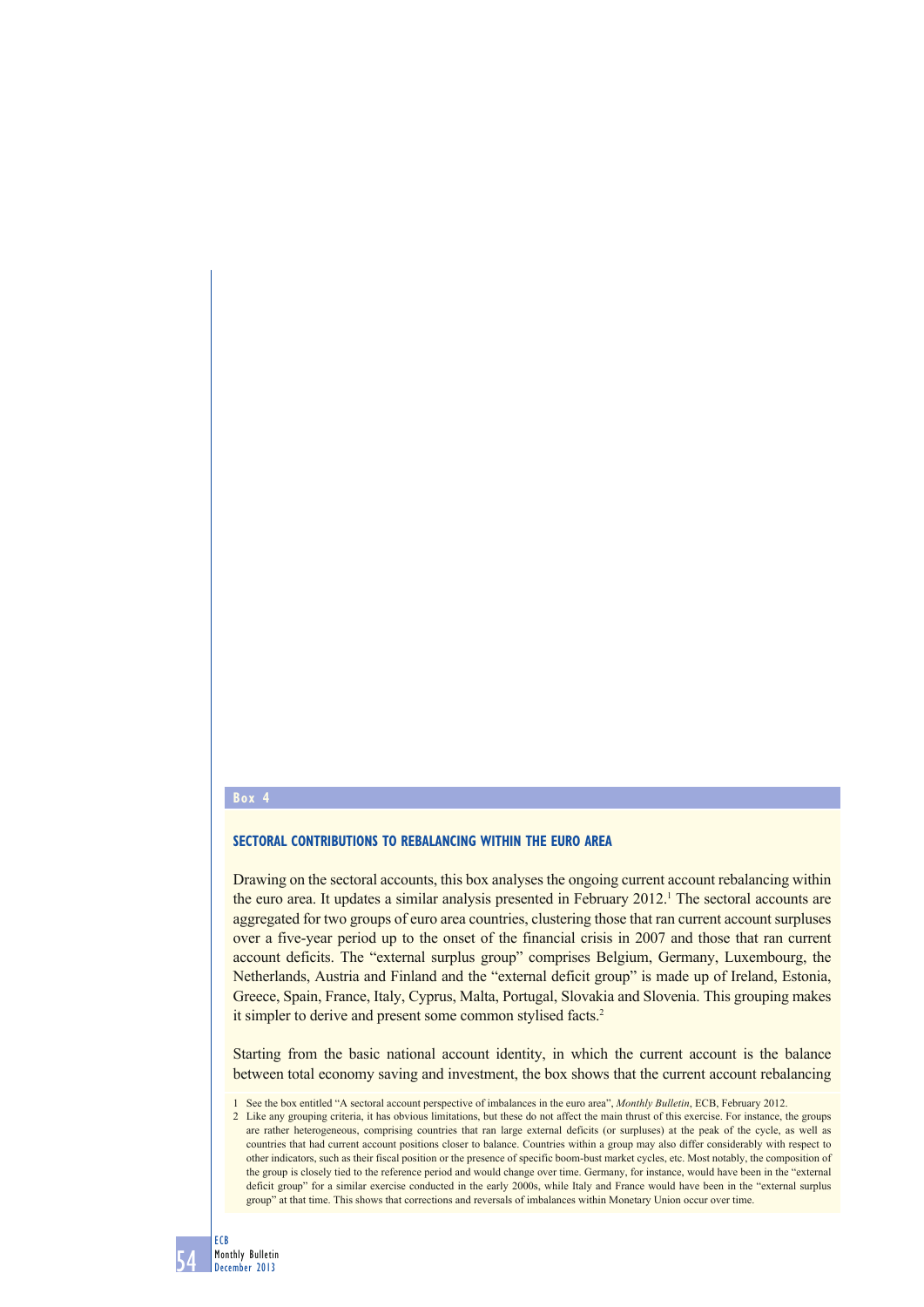## **ECONOMIC AND MONETARY DEVELOPMENTS**

Monetary and financial developments

within the euro area since 2008 has been driven by investment compression, with little progress on the savings side. In particular, in the external deficit group relative to the external surplus group, corporate saving remained depressed and business margins, which had been weak or declining up to 2008, have continued falling. The convergence in unit labour costs (ULC) has been limited despite substantial progress in programme countries.

# **Development in net lending/net borrowing**

Chart A shows, for each group, the evolution over time of the net lending/net borrowing of the economy as a whole (essentially the current account), according to the traditional sectoral breakdown (households, non-financial corporations (NFCs), government and financial corporations).<sup>3</sup> In the external surplus group (Chart  $A(a)$ ) current account positions deteriorated between 2007 and 2009, but improved thereafter, especially from 2011. The improvement can be mainly attributed to developments of the NFC balance (which remained in an atypical financial surplus throughout almost the whole 2002-2013 period) and to the correction of the government sector deficits.

A correction in the current account balances of external deficit countries (Chart A(b)) began in 2009, with an acceleration from 2011 onwards.<sup>4</sup> After the Lehman Brothers insolvency, NFCs saw an abrupt reduction of their net borrowing in 2009 (reversing the strong increase up to 2008)



Note: The net lending/net borrowing shown in the charts has been adjusted to exclude "acquisitions less disposals of non-financial non-produced assets" (in order to avoid the distortions caused by the large proceeds from t

3 The net lending/net borrowing or financial surplus/deficit of a sector is the balance of its capital account. It measures the excess of saving and net capital transfers received over capital investments (net lending), or vice versa (net borrowing); it expresses the difference between the revenue and expenditure of each sector; and it is the balance of the financial accounts of the sector which measures the difference between transactions in financial assets and transactions in liabilities.

4 Within the external deficit group, only France saw a deterioration of its current account after the 2008 crisis.

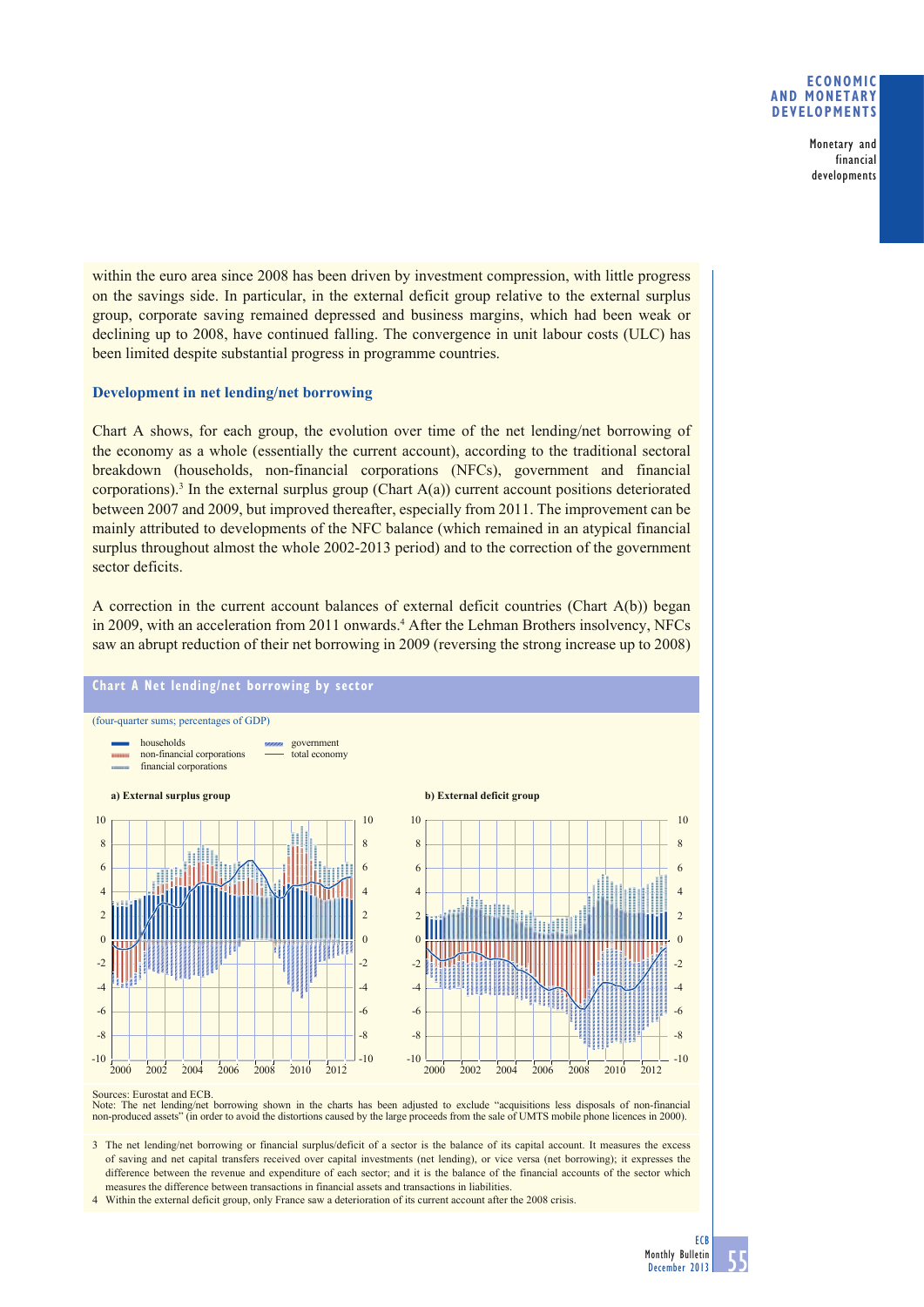and a stabilisation thereafter at a reduced level. Household surpluses recovered sharply from their lows in 2008 and remained relatively stable from 2010 onwards. As regards the government sector, the limited reduction in deficit observed recently in the external deficit countries partly reflects the impact of large bank recapitalisations undertaken by some governments (for a total of  $\epsilon$ 61 billion, equivalent to 1.4% of GDP, in the year to the second quarter of 2013), which in turn explains the increasing net lending position of financial corporations.

#### **Saving and investment breakdown of the current account differential**

Chart B shows the developments in the current account (net lending/net borrowing) of each group and the contribution to the current account differential of the saving ratio differential and the investment ratio differential (between the two groups).<sup>5</sup> The reduction in the current account differential since its peak in the second quarter of 2008 is essentially due to the elimination of the investment differential and only marginally (over the last two years) to a reduction in the saving differential. The saving differential as a percentage of GDP peaked in the third quarter of 2011 (see Chart C); it is currently about 8 percentage points – a differential similar to that observed in 2007, while it was close to zero (i.e. saving ratios were nearly identical) in the early 2000s. The NFC saving gap between surplus and deficit countries contributed the most to the increase in the total saving gap in the years 2004-2008, and, hence, to the widening current account differentials.

It narrowed somewhat between 2008 and 2009. Thereafter, the contribution of the NFC saving differential to the total economy saving differential remained broadly stable at around 4% of GDP. By contrast, a large gap in government saving emerged from 2008.

The persistence of the total economy saving differential can be affected by the different cyclical positions of the two groups and thus partly reflects more depressed activity in the deficit countries, to the extent that lower GDP reduces business profits. However, while a GDP recovery would generally boost business profits, it would not necessarily reduce the total economy saving gap. This would critically depend, from the demand side, on the driving forces of the recovery, and from the supply side, on developments in competitiveness. In the case of a domestic demand-driven economic recovery (increased consumption or investment), the expected increase in business and government saving might not be enough to compensate for the likely deterioration of the current account associated with higher



**Chart B Net lending/net borrowing in external surplus and deficit groups, and differentials in saving** 

Note: The saving ratio differential includes net capital transfers. An investment ratio that is higher in the external surplus group is shown as a bar below the lower line.

5 Given that the current account balance is equal to the excess of national savings over investment (capital formation), the current account to GDP ratio differential is equal to the difference between the saving ratio differential and the investment ratio differential.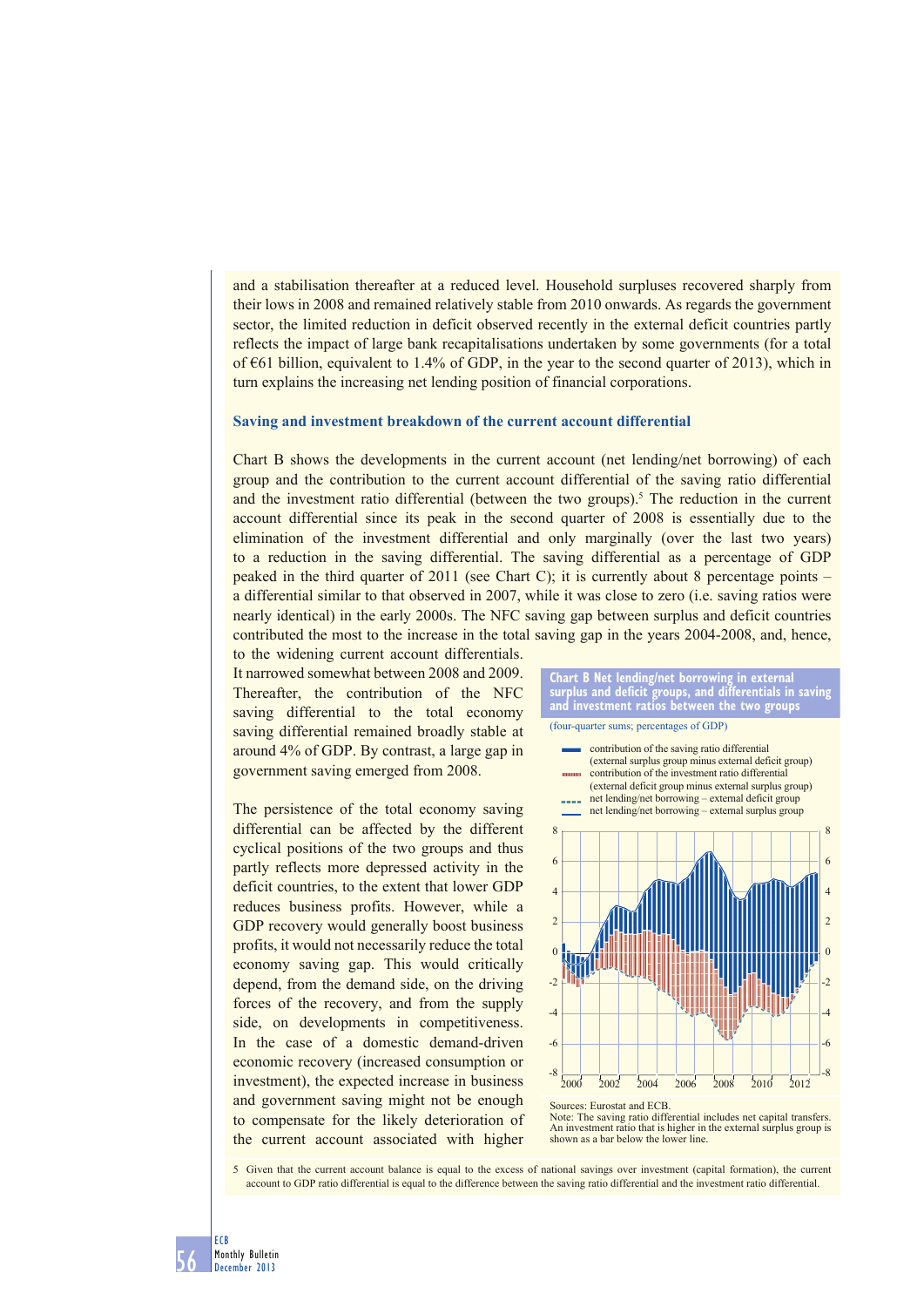## **ECONOMIC AND MONETARY DEVELOPMENTS**

Monetary and financial developments

### **Chart C Savings ratios in external surplus**  and sectora **ratios differentials between the two groups**

(four-quarter sums; percentages of GDP)







Sources: Eurostat and ECB.

Note: Negative sectoral differentials (i.e. higher investment ratios in the external surplus group) lead to bars below the lower line. When "total investment – external deficit group" becomes the When "total investment  $-$  external deficit group" becomes<br>lowest line, the sign of the contributions by sector is inverted.

investment or lower household savings. By contrast, an export-driven recovery will not only increase business saving, but may even boost saving in other sectors and further improve the current account. As discussed below, developments in nominal wages have a crucial influence on competitiveness, profitability, corporate savings and current account balances.

Chart D shows that, after a rapid fall of the investment ratio in the external surplus countries in the period 2001-2002, the positive investment gap between the external deficit group and the external surplus group remained elevated in the run-up to the crisis. The investment differential tended to be fairly equally distributed across sectors, being positive in government, corporate and household sectors alike. After 2008, the investment gap narrowed in all three sectors, virtually disappearing for households and government (government investment net of consumption of fixed capital fell in external deficit countries from a peak of 1.4% of GDP in 2007 to -0.1% in the second quarter of 2013). The positive gap in corporate investment until 2008, which did not seem primarily driven by profitability differentials (see below), afterwards turned negative, with a higher net investment ratio in the external surplus group than in the external deficit group, by 0.7 percentage points at the end of the period.

# **Corporate margins**

The increase in the NFC saving differential between the two groups in the run-up to the crisis originated from an increase in the business margins differential and thus in the profitability differential (Chart E). This differential in margins, measured by the ratio between the net operating

Sources: Eurostat and ECB.

Note: Negative sectoral differentials for government, households and financial corporations (i.e. higher saving ratios in the external deficit group) are shown as bars below the lower line.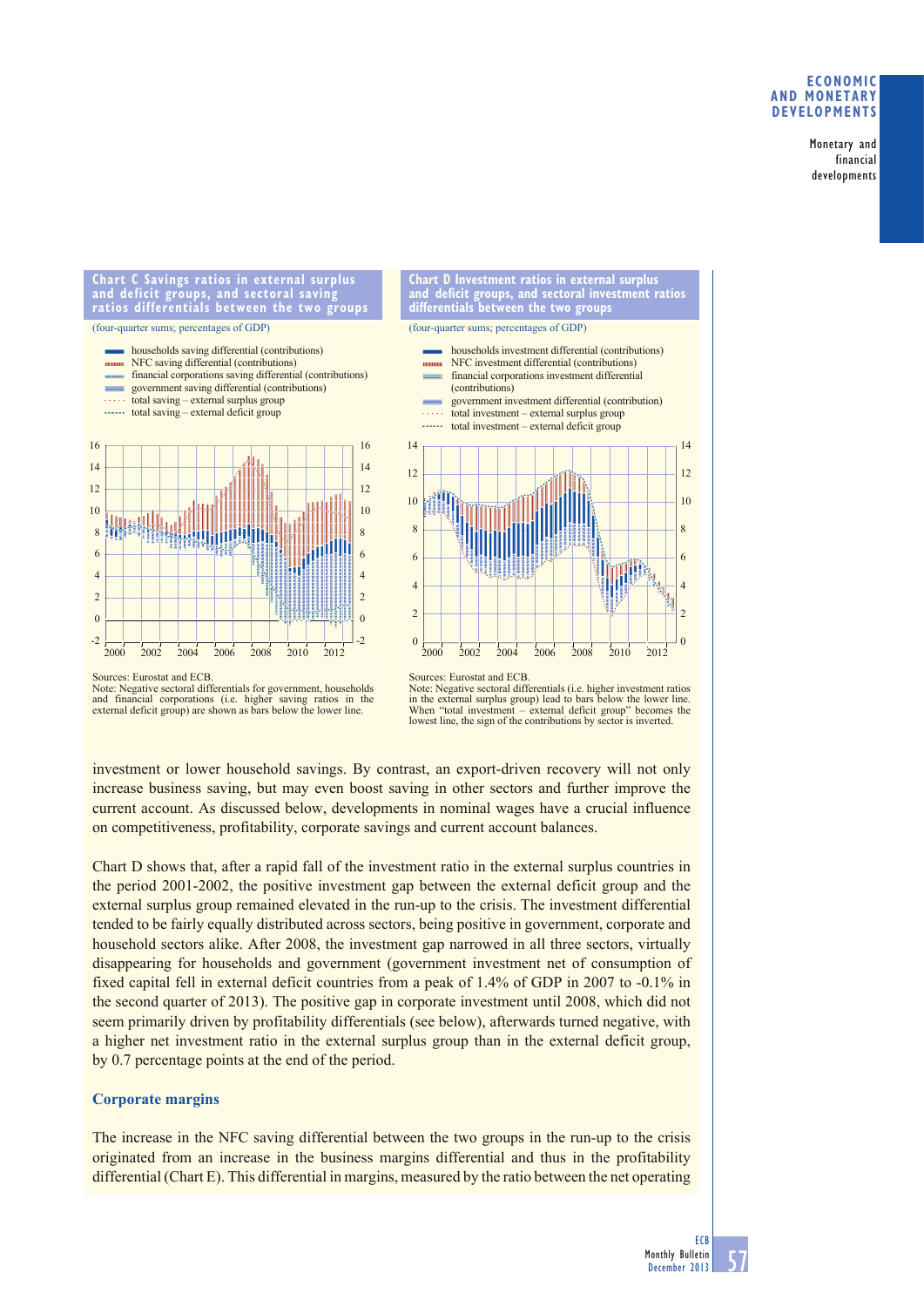surplus (NOS) and value added, which did not exist at the start of Monetary Union, increased gradually to peak at 8.5 percentage points in 2008. It declined to about 5 percentage points in the second half of 2009 and has since increased again to around 7 percentage points. Business margins in the external deficit group are thus still depressed relative to those in the external surplus group, which may impede a stronger pick-up in investment.<sup>6</sup>

Besides the net operating surplus to value added ratio, Chart E also shows the gross operating surplus to value added, a measure which is often used to track business margins. The gross operating surplus (GOS) behaves broadly similarly to the net operating surplus in the surplus countries, but less so in deficit countries. In the latter group, the net operating surplus ratio has fallen by 3 percentage points more than the gross operating surplus ratio since 2007. The net operating surplus ratio is currently significantly below its 2009 trough (by more than 1 percentage point), while the gross operating surplus ratio is at the same level.





Overall, when using the gross operating surplus, the reduction observed in the business margins gap between the two groups is less marked than it is when using the net surplus measure, the latter showing a weaker profit picture for deficit countries. This reflects the role of amortisation, which should be deducted when analysing profitability.<sup>7</sup> As a fixed cost, amortisation tends to move steadily across the business cycle, making net operating surplus more pro-cyclical than gross operating surplus.

Chart F shows the net operating surplus ratio of NFCs across selected countries (ratios rebased to their 2007 values). Margins exhibit no clear trend in surplus countries, showing a strong increase up to 2008 and a fall thereafter (Chart F(a)). By contrast, profit margins in France, Italy and Greece were weak or progressively weakening up to 2008. This weakening accelerated after 2008, bringing margins down to their current low levels in these countries. In the case of Greece, the pronounced fall in net operating surplus ratio stands in sharp contrast to an increase in gross operating surplus ratio, as the impact of the fixed cost of capital is particularly pronounced amid strongly contracting activity and increasing consumption of fixed capital. By contrast, in some other stressed countries, national accounts data show resilient margins, which are currently back to

<sup>6</sup> It is difficult to disentangle the cyclical dynamics of the decline in average business margins, which may either reflect volume effects (in the presence of fixed costs) or price effects (mark-up, i.e. profits over marginal costs).

<sup>7</sup> Although amortisation/depreciation is an accounting entry, it does not cover freely available resources and approximately corresponds to associated repayments streams to the lender (for investment financed by borrowing). In other words, amortisation provides a measure of the replacement investment needed to preserve the capital stock. While the gross operating surplus probably provides a better measure of cash flows, the net operating surplus provides a better measure of return on assets. See also the box entitled "The role of profits in shaping domestic price pressures in the euro area", *Monthly Bulletin*, ECB, March 2013.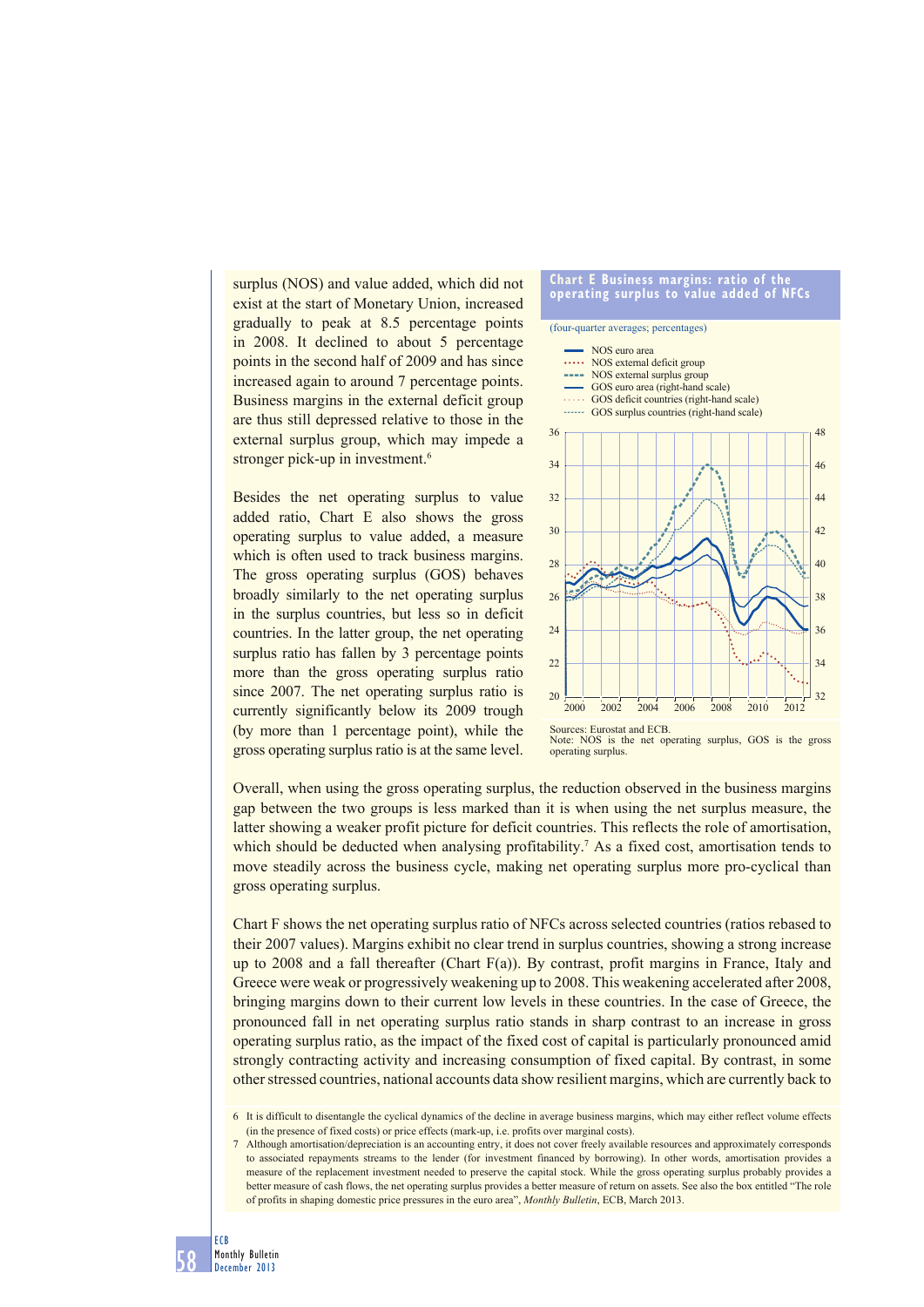## **ECONOMIC AND MONETARY DEVELOPMENTS**

Monetary and financial developments



Sources: Eurostat, Spanish tax authorities and ECB. Note: Business margins are defined as the net operating surplus to value added ratio, which is shown in deviation from its 2007 value.

pre-crisis levels (Portugal, Ireland) or even significantly above them (Spain). Overall it seems that the picture of declining margins in the external deficit group is mostly driven by developments in France, Italy and Greece, and also in Spain when looking at alternative source data<sup>8</sup> (Chart  $F(b)$ ).

# **Labour costs**

Differences in profitability between the two groups are associated with differences in the amount of compensation of employees paid by businesses. Chart G shows (for the whole economy) the dynamics of the wage bills in the two groups, and the contributions to the wage bill differential of real GDP and ULC differentials. After reaching a maximum gap between the two groups of nearly 30 percentage points in 2008, the wage bills have tended to converge. However, up to now this convergence has been less driven by price convergence (i.e. ULC) than by volume (output) dynamics. Despite substantial ULC adjustment in programme countries, the limited ULC convergence between the two groups is mainly explained by the lack of adjustment in Italy and France (Chart H).

# **Conclusion**

Overall, this box shows that the significant correction in the current account differentials (between external surplus and external deficit countries) observed since 2009 has been mainly

8 Alternative information based on the Spanish tax authorities' public database shows a significant fall in the gross operating surplus of corporates during the years 2007-2012, notwithstanding the known conceptual differences in the definition of operating surplus between the national accounts and business accounting.